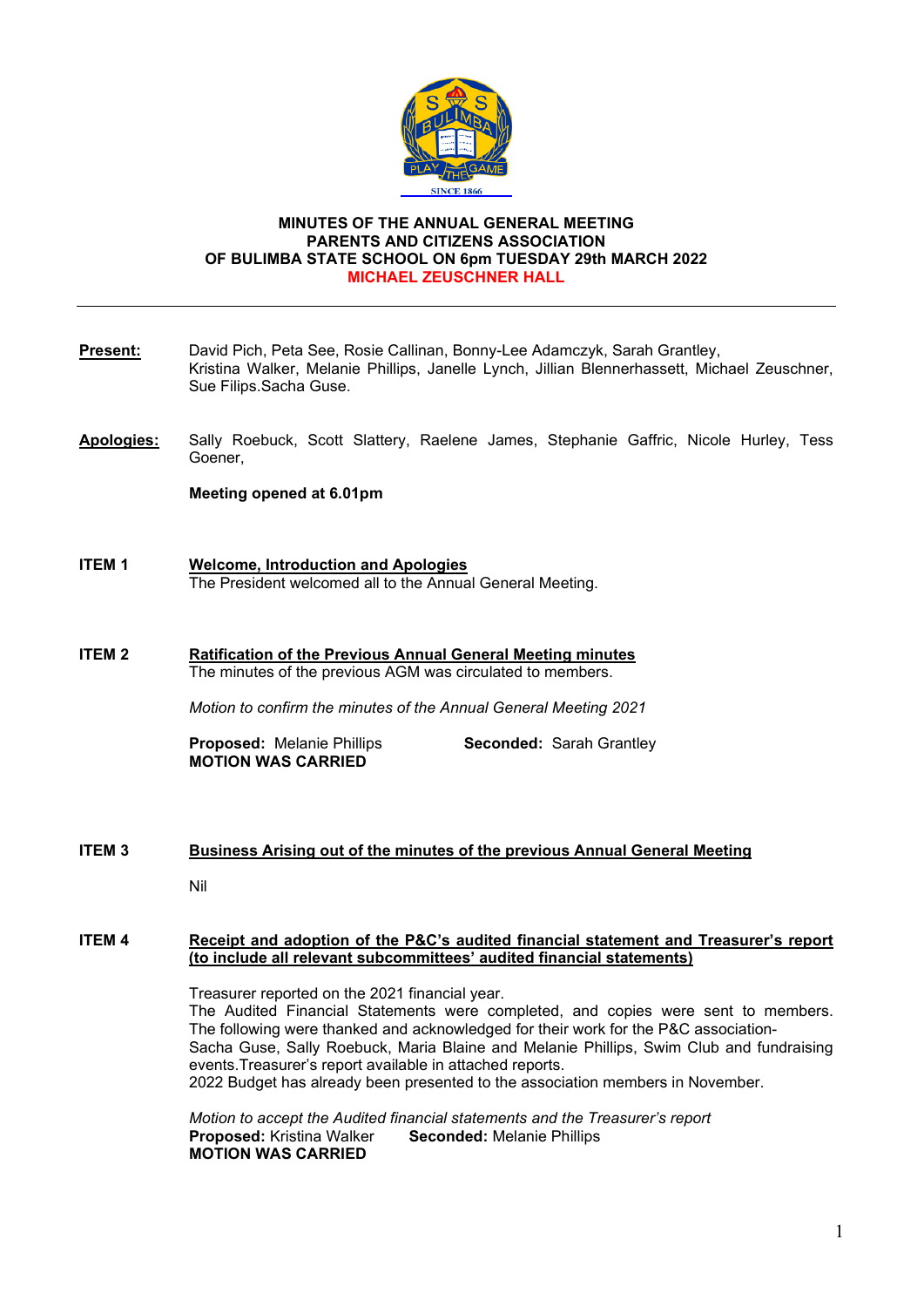## *Motion to accept the 2022 Budget* **Seconded: Melanie Phillips MOTION WAS CARRIED**

The following fundraising events will not subject to GST

- **Swimathon**
- Mother's Day
- Sports Days
- Trivia Night
- **STEM Event**
- Father's Day
- **Golf Day Event**
- Wine Drive
- Flicks on the Fairway
- Bulimba Burn
- **Crazy Camel**
- Entertainment Book
- School Banking
- Newsletter advertising/ sponsorship/ grants

*Motion to approve the events not subject to GST* **Proposed:** Melanie Phillips **MOTION WAS CARRIED**

# **ITEM 5 Receipt and adoption of the President's Annual Report**

The President's annual report was tabled providing a recap of 2021. A report of Gratitude. The president talked about the positive impact of some of the decisions made by the P&C in 2021. Thank you to the staff, to Sally, OSHC and Smart Bites, to Sacha Guse and Melanie Phillips and all the volunteers. Thank you to Swim Club and its members for running a successful two terms. Thank you to the Executive officers who volunteer their time beyond their executive duties. Thank you to the School and Staff and particularly Janelle for the positive collaboration between the School and the P&C Association.

Farewell and thank you to Stephanie Gaffric who has moved onto high school but who will continue on to assist in bringing to the BSS community a STEM event.

*Motion to accept the President's annual report* **Seconded: Bonny-Lee Adamczyk MOTION WAS CARRIED**

**ITEM 6 Note of appreciation, thank you's and farewells** All expressions of appreciation, thanks and were tabled in the President's Annual Report.

# **ITEM 7 ALL MEMBERSIPS LAPSE**

#### **The President declared that all memberships of the association have lapsed**

## **The Chair passes to the Principal of Bulimba State School**

## **ITEM 8** Applications for new and renewed memberships and honorary memberships  **(to include renewals)**

The Committee resolves as follows:

David Pich, Scott Slattery, Rosie Callinan, Peta See, Bonny-Lee Adamczyk, Sally Roebuck, Sacha Guse, Melanie Phillips, Sarah Grantley, Chris Brown, Kelly Potgieter, Francois Potgieter, Brett Day, Eileen Pich, Victoria Mullens, Ashleigh Minotto, Susan Shore, John Smith, Amber Weston Smith, Raelene James, David James, Emma Ross, Kristina Walker, Jasmine Reynolds, Leanne Brown, Nicole Hurley, Janelle Lynch, Michael Zeuschner (automatic), Sue Filips, Jillian Blennerhassett, Therese Goener, Kasey O'Neill, and Life Member Fiona Perrin.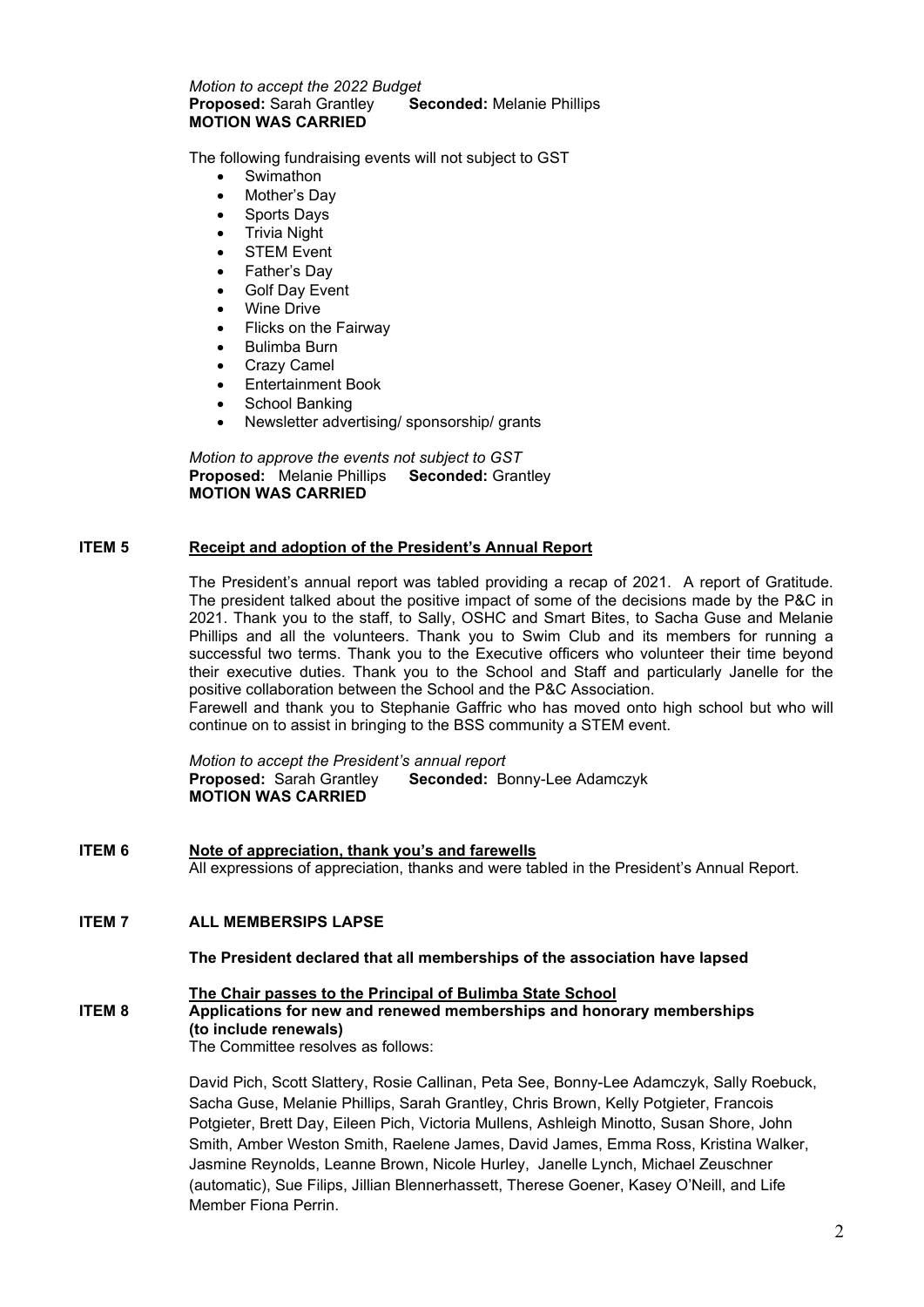*Motion to approve the following persons as new and renewing members of the Bulimba State School P&C Association 2022* **Proposed:** Sarah Grantley **Seconded:** Peta See **MOTION WAS CARRIED**

## **ITEM 9 Election of Officers of the Executive Committee**

# **Nominations called for President**

David Pich nominated unopposed as President<br> **Proposed:** Rosie Callinan **Seconded:** Kristina Walker **Proposed: Rosie Callinan** David Pich Elected as President

## **The Chair is passed to the newly elected President of the P&C**

#### **Nominations called for Secretary**

*Rosie Callinan nominated unopposed as Secretary* **Proposed: Melanie Phillips** Rosie Callinan Elected as Secretary

#### **Nominations called for Treasurer**

*Peta See nominated unopposed as Treasurer* **Seconded: Rosie Callinan Peta See Elected as Treasurer** 

## **Nominations called for Vice President**

*Scott Slattery was nominated unopposed as 1st Vice President* **Seconded:** Rosie Callinan Scott Slattery Elected as Vice President

## **Nominations called for Second Vice President**

Bonny-Lee Adamczyk nominated as 2<sup>nd</sup> Vice President<br>**Proposed:** Rosie Callinan **Seconded:** Dave Pich **Proposed: Rosie Callinan** Bonny-Lee Adamczyk elected as Vice President

*Motion to confirm the elected officers of the executive committee* **Seconded: Sarah Grantley MOTION WAS CARRIED**

*Motion to change to bank signatories to the newly elected officers* **Proposed: Sarah Grantley MOTION WAS CARRIED**

## **ITEM 10 Confirmation of continuing subcommittee of the P&C (including appointment of members of Subcommittees)**

 Swim Club Chair - Chris Brown Secretary – Sarah Grantley Food and Beverage Director – Bonny-Lee Adamczyk Members – Peta See, Kelly Potgieter, Eileen Pich, Victoria Mullins, Brett Day, David Pich (automatic).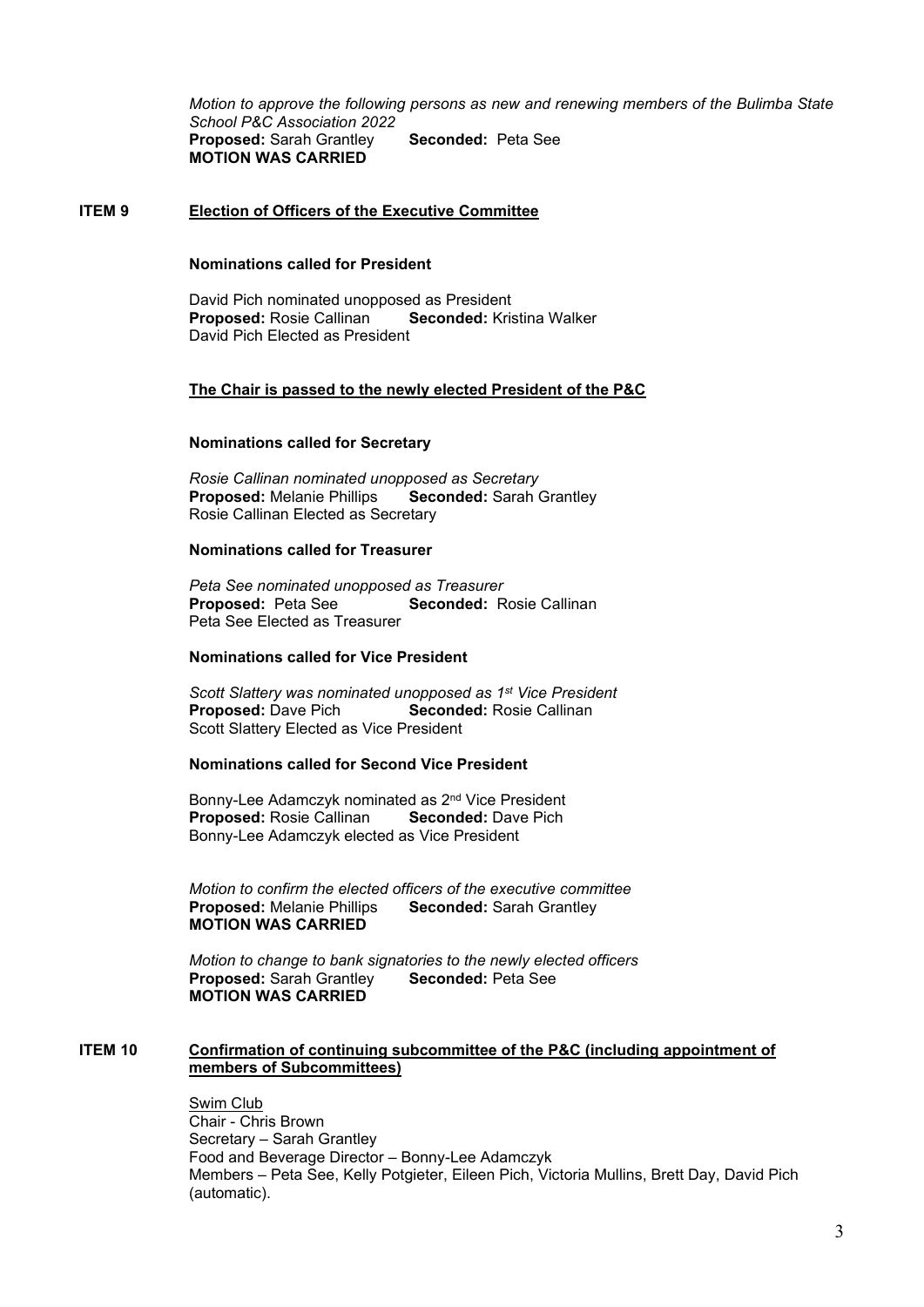*Motion to accept Swim Club subcommittee officers and members* **Proposed: Bonny-Lee Adamczyk MOTION WAS CARRIED**

# **ITEM 11 ATO and Banking Matters**

The Committee resolves that the signatories of the following bank accounts are David Pich – President, Peta See – Treasurer, Scott Slattery – Vice President and Rosemary Callinan – Secretary.

 CBA Accounts Bsb 064-103. Bulimba State School P&C General Account - 1005 6386 Bulimba State School P&C Debit Card - 1035 6880 Bulimba State School Oshc General - 1004 8845 Bulimba State School Oshc Debit Card - 1035 5677

Australian Money Market Bulimba State School P&C Association – 148347 Account # TD967554569 AMP Account # 486230-1 Judo Bank Account # TD582824553 AMP Account # 499472-1 Judo Bank BSB 124 001 Account # 998615536 Bank of Qld (DDH Graham Ltd)

*Motion for the Treasurer, Peta See, to be the Public Officer of the P&C Association for all ATO and Auskey matters. The Finance Manager, Sacha Guse and Melanie Phillips are to remain ATO authorised person for all ATO, My Gov/ Relationship Authorisation Management purposes, and Auskey matters.*

**Proposed:** Peta See **Seconded:** Kristina Walker **MOTION WAS CARRIED** 

# **ITEM 12 APPOINTMENT OF ASSOCIATION'S AUDITOR**

*Motion to accept the continuation of the association's auditor - CMS* **Seconded: Sarah Grantley MOTION WAS CARRIED**

# **ITEM 13 Receipt and Adoption of the Student Protection Risk Management Policy**

*Motion to accept the Student Protection Risk Management Policy 2022*  **Seconded: Sarah Grantley MOTION WAS CARRIED**

- **ITEM 14 Motion to accept honorary life membership awards (if any)** Ongoing life membership to Fiona Perrin
- **ITEM 15 General Business** Nil